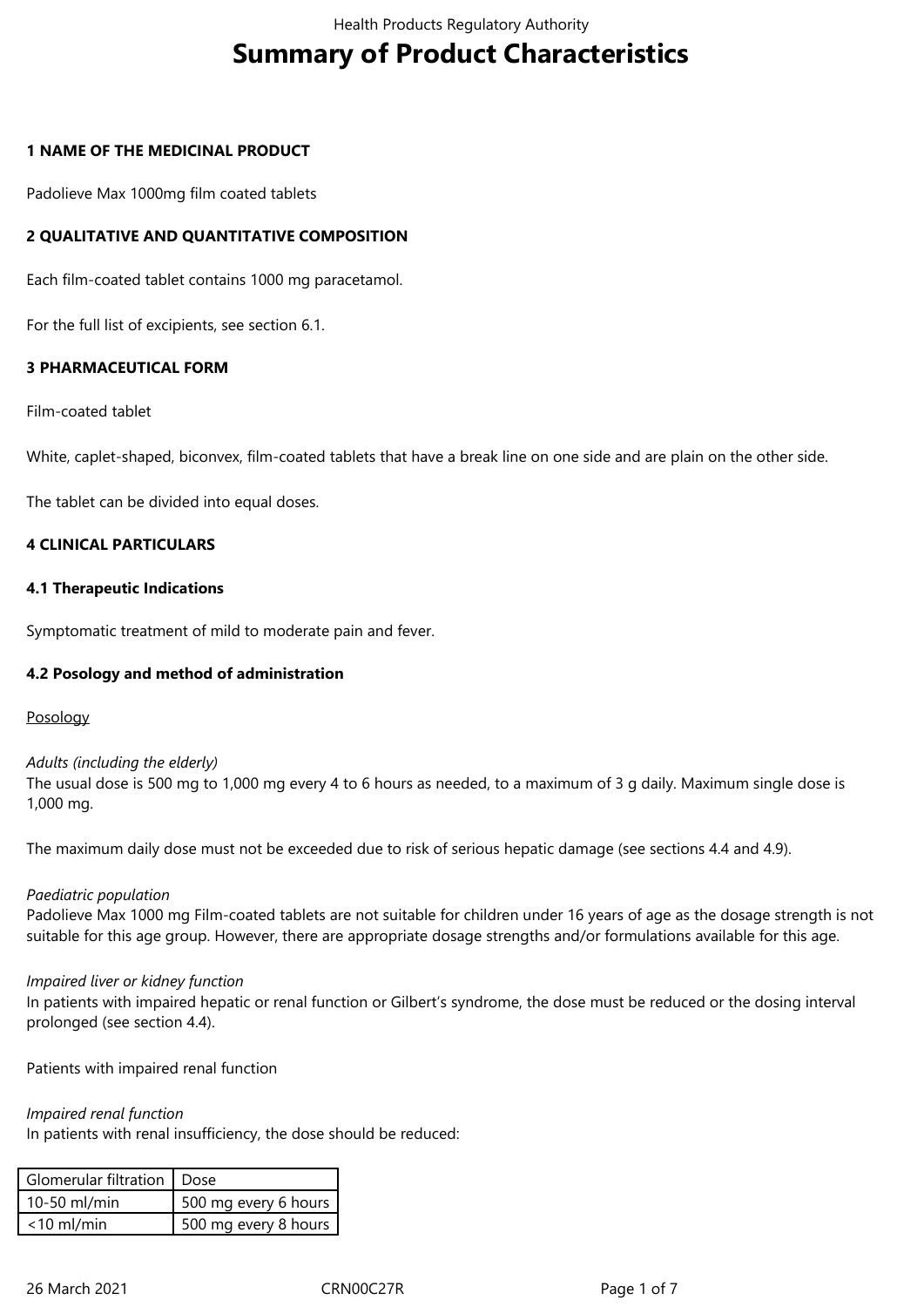#### Health Products Regulatory Authority

These doses should not be repeated more frequently than every 4 hours and not more than 4 doses should be given in any 24 hour period.

Maximum duration of continued use without medical advice: 3 days

The lowest effective dose should be used for the shortest duration necessary.

Alcoholic patients: A maximum daily dose of 2 tablets per 24 hours must not be exceeded.

Method of administration

For oral use.

The tablet should be swallowed with a glass of water.

## **4.3 Contraindications**

Hypersensitivity to the active substance or to any of the excipients listed in section 6.1.

Padolieve Max 1000 mg Film-coated tablets are not suitable for use in children under 12 years of age. However, there are appropriate dosage strengths and/or formulations available for this age.

## **4.4 Special warnings and precautions for use**

Paracetamol should be used with caution in adults and adolescents weighing less than 50 kg.

Do not exceed the stated dose.

If high fever or signs of secondary infection occur or if symptoms persist for longer than 3 days, a physician should be consulted.

In general, medicinal products containing paracetamol should only be taken for a few days without the advice of a physician or a dentist and not at high doses.

Patients should be advised not to take other paracetamol containing products concurrently.

Paracetamol should be used with caution in cases of dehydration and chronic malnutrition.

Care is advised in the administration of paracetamol to patients with severe renal or severe hepatic impairment (see section 4.2) or severe haemolytic anaemia. The hazards of overdose are greater in those with non-cirrhotic alcoholic liver disease. In patients with alcohol abuse the dose has to be reduced. The daily dose should not exceed 2 grams in such cases.

Patient groups at increased risk of toxic liver effects

Elderly patients, infants, patients with chronic nutritional disorders, patients who are underweight, patients with liver or renal disease, patients taking excess alcohol or patients using medicines which are enzyme inducers are more likely to develop liver toxicity from paracetamol use. Even relatively small overdoses of paracetamol in these patients can cause serious liver toxicity which can be fatal (see sections 4.4 and 4.9).

Caution should be exercised when paracetamol is used in combination with CYP3A4 inducers or use of substances that induce liver enzymes, such as rifampicin, cimetidine or antiepileptics (e.g. glutetimmide, fenobarbital or carbamazepine).

### Gilbert`s syndrome (Meulengracht`s disease)

Paracetamol is metabolized by enzymes which are deficient in some people with Gilbert's syndrome. Therefore, a subset of people with Gilbert's syndrome may have an increased risk of paracetamol toxicity.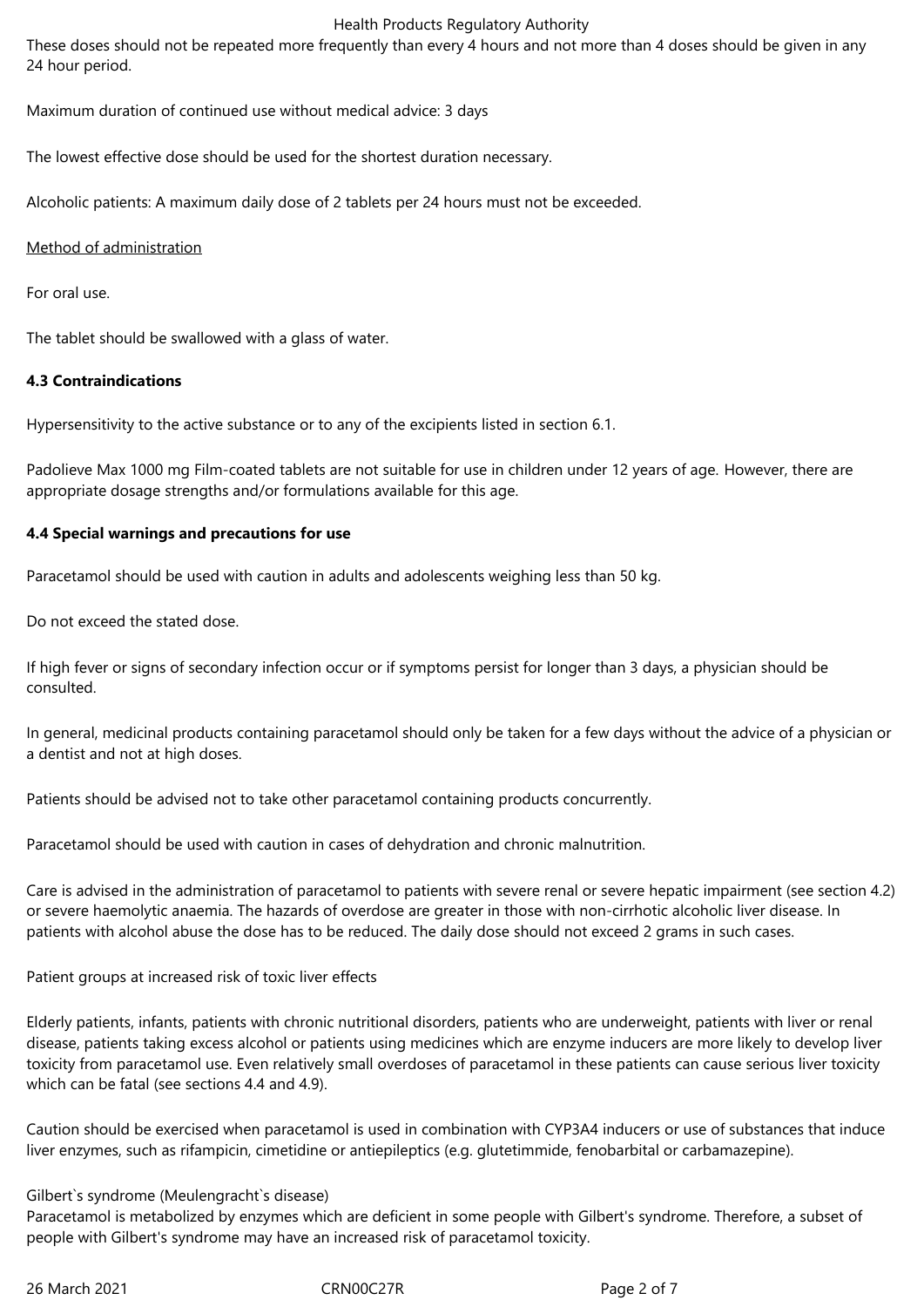Prolonged use of analgesics for headaches can make them worse. If this situation is experienced or suspected, medical advice should be obtained and treatment should be discontinued. The diagnosis of medication overuse headache (MOH) should be suspected in patients who have frequent or daily headaches despite (or because of) the regular use of headache medications.

In general terms, the habitual intake of analgesics particularly on combination of several pain-relieving active substances, may lead to permanent renal damage with the risk of renal failure. Therefore it must be avoided.

Abrupt discontinuation following long-term, high dose, incorrect use of analgesics may lead to headaches, fatigue, muscle pain, nervousness and autonomic symptoms. These withdrawal symptoms resolve within a few days. Until this time, further intake of analgesics must be avoided and not restarted without medical supervision.

Patients should be advised accordingly.

## **4.5 Interaction with other medicinal products and other forms of interactions**

| Concomitant use of paracetamol with:                                                                                                                     | <b>Possible side effects:</b>                                                                                                                                                                                                                                                                           |
|----------------------------------------------------------------------------------------------------------------------------------------------------------|---------------------------------------------------------------------------------------------------------------------------------------------------------------------------------------------------------------------------------------------------------------------------------------------------------|
| AZT (Zidovudine)                                                                                                                                         | The risk of developing neutropenia is increased.<br>Paracetamol should therefore only be used<br>concomitantly with AZT when supervised by a doctor.                                                                                                                                                    |
| Anticoagulants (Warfarin, Courmarin)                                                                                                                     | Prolonged regular daily use of paracetamol (from<br>1500 mg or greater) may enhance the effect of<br>anti-coagulants, with increased risk of bleeding;<br>occasional doses have no significant effect.                                                                                                  |
| Medications which accelerate gastric emptying (e.g. Metoclopramide)                                                                                      | May increase the resorption rate and onset of action<br>of paracetamol.                                                                                                                                                                                                                                 |
| Cholestyramine                                                                                                                                           | Reduces the resorption of paracetamol. Intake of<br>cholestyramine and paracetamol should be separated<br>by at least one hour.                                                                                                                                                                         |
| Probenecid                                                                                                                                               | Probenecid reduces the clearance of paracetamol by<br>almost 50%. Thus, the paracetamol dose may be<br>halved during concomitant treatment.                                                                                                                                                             |
| Medications which lead to an enzyme induction (e.g.<br>rifampicin, primidone, cimetidine, barbiturates, certain antiepileptic<br>drugs, St. John's Wort) | Enzyme inducing drugs can give rise to reduced<br>plasma concentrations and reduce the effectiveness of<br>paracetamol. Furthermore, the risk of liver damage is<br>expected to be larger in patients concomitantly<br>treated with enzyme inducers and the maximum<br>therapeutic dose of paracetamol. |
| Potential hepatotoxic substances (e.g. alcohol)                                                                                                          | Increase the risk of liver toxicity                                                                                                                                                                                                                                                                     |
| Lamotrigine                                                                                                                                              | Paracetamol may decrease the bioavailability of<br>lamotrigine, with possible reduction of its effect, due<br>to a possible induction of its metabolism in the liver.                                                                                                                                   |
| Chloramphenicol                                                                                                                                          | Paracetamol may increase the plasma concentrations<br>of chloramphenicol. Monitoring of the plasma<br>concentrations is advised during chloramphenicol<br>injection treatment.                                                                                                                          |
| Salicylamide                                                                                                                                             | Salicylamide may prolong the elimination $t_{1/2}$ of<br>paracetamol.                                                                                                                                                                                                                                   |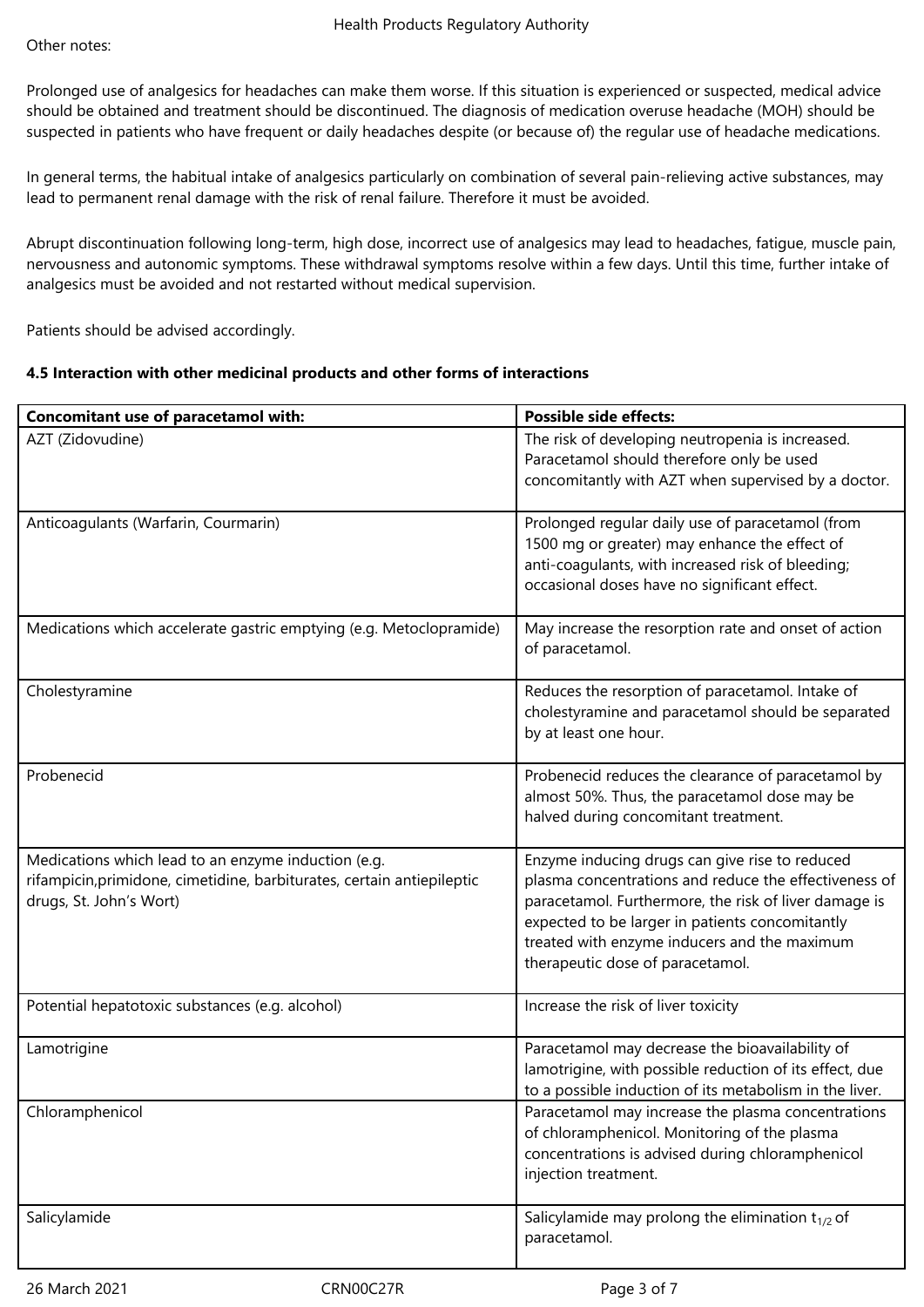| Health Products Regulatory Authority |                                                                                                                                              |  |
|--------------------------------------|----------------------------------------------------------------------------------------------------------------------------------------------|--|
| <b>Isoniazid</b>                     | Reduces paracetamol clearance, with possible<br>potentiation of its action and/or toxicity, by inhibition<br>of its metabolism in the liver. |  |

## Interference with laboratory tests

Paracetamol may affect phosphotungstic uric acid tests and blood sugar tests by glucose-oxydase-peroxidase.

## **4.6 Fertility, pregnancy and lactation**

#### **Pregnancy**

A large amount of data on pregnant women indicate neither malformative, nor feto/neonatal toxicity. Epidemiological studies on neurodevelopment in children exposed to paracetamol in utero show inconclusive results. If clinically needed, paracetamol can be used during pregnancy however it should be used at the lowest effective dose for the shortest possible time and at the lowest possible frequency.

#### Lactation

After oral use, paracetamol is excreted into breast milk in small quantities. No undesirable effects on nursing infants have been reported. Therapeutic doses of this medicinal product may be used during breast-feeding.

## **4.7 Effects on ability to drive and use machines**

Padolieve Max has no or negligible influence on the ability to drive and use machines.

## **4.8 Undesirable effects**

At therapeutic doses few undesirable effects occur. However, in rare or very rare occasions the following undesirable effects have been reported. Adverse reactions are ranked under headings of frequency, the most frequent first, using the following convention: Very common (≥1/10), common (≥1/100 to <1/10), uncommon (≥1/1,000 to<1/100), rare (≥1/10,000 to <1/1,000), very rare (<1/10,000), not known (cannot be estimated from the available data).

| Blood and lymphatic system disorders            |                                                                                                               |  |
|-------------------------------------------------|---------------------------------------------------------------------------------------------------------------|--|
| Rare:                                           | Anaemia, non-haemolysis and marrow depression, marrow depression, thrombocytopaenia                           |  |
| Immune system disorders                         |                                                                                                               |  |
| Very rare:                                      | Anaphylaxis                                                                                                   |  |
|                                                 |                                                                                                               |  |
|                                                 | Stevens Johnson syndrome                                                                                      |  |
| Cardiac disorders                               |                                                                                                               |  |
| Rare:                                           | Oedema                                                                                                        |  |
| Vascular disorders                              |                                                                                                               |  |
| Rare:                                           | Oedema                                                                                                        |  |
| Respiratory, thoracic and mediastinal disorders |                                                                                                               |  |
| Very rare                                       | Bronchospasm in patients sensitive to acetylsalicylic acid and other NSAIDs                                   |  |
| Gastrointestinal disorders                      |                                                                                                               |  |
| Rare:                                           | Exocrine pancreas conditions, acute and chronic pancreatitis, haemorrhage, abdominal pain, diarrhoea, nausea, |  |
|                                                 | vomiting, hepatic failure, hepatic necrosis, jaundice                                                         |  |
| Hepatobiliary disorders                         |                                                                                                               |  |
|                                                 | Very rare:   Hepatic dysfunction                                                                              |  |
| Skin and subcutaneous disorders                 |                                                                                                               |  |
| Rare:                                           | Pruritus, rash, sweating, purpura, angioedema, urticaria                                                      |  |
| Renal and urinary disorders                     |                                                                                                               |  |
| Rare:                                           | Nephropathies, nephropathies and tubular disorders                                                            |  |

Paracetamol has been widely used and reports of adverse reactions are rare, and are generally associated with overdose.

Nephrotoxic effects are uncommon and have not been reported in association with therapeutic doses, except after prolonged administration.

26 March 2021 CRN00C27R Page 4 of 7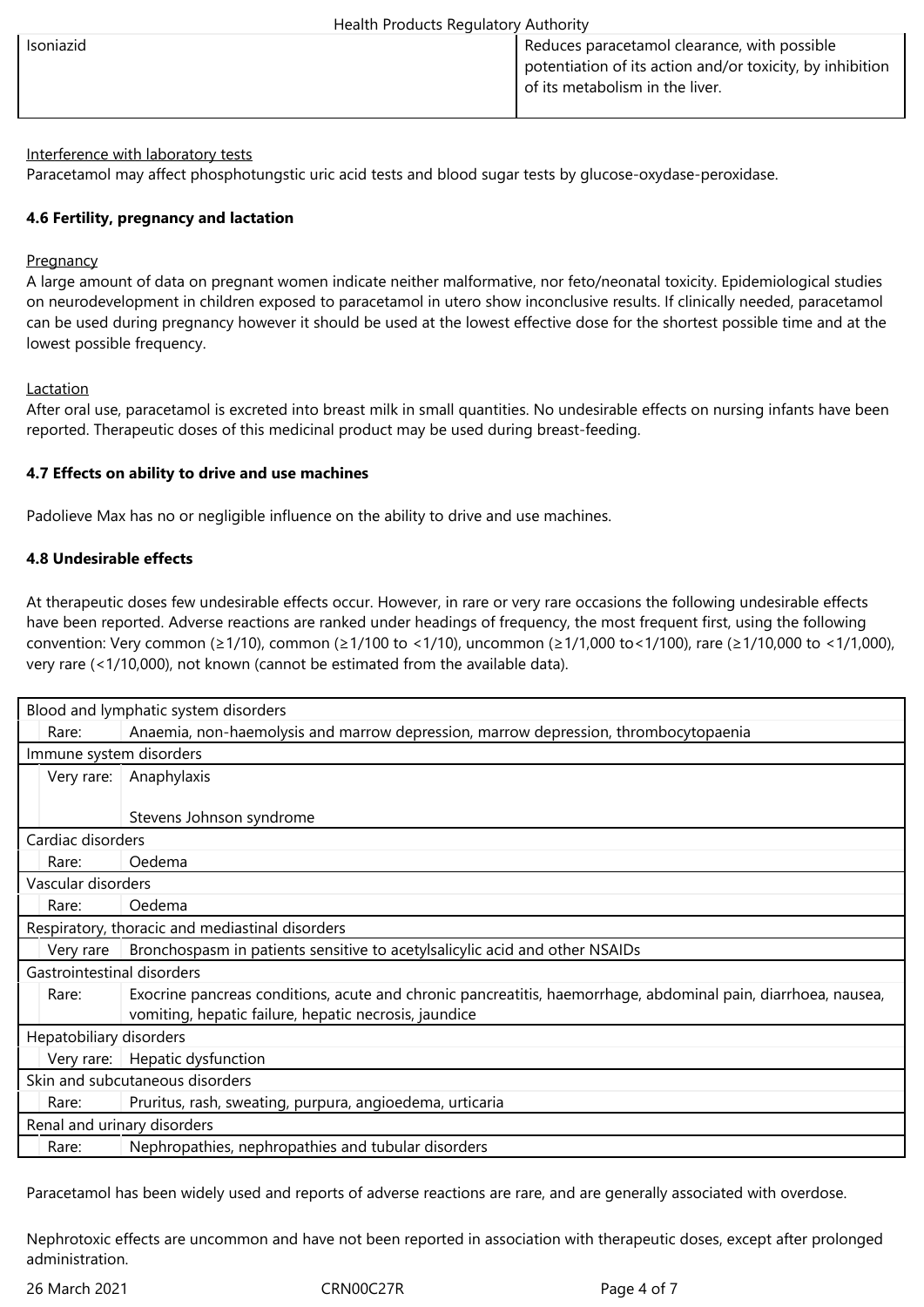## Reporting of suspected adverse reactions

Reporting suspected adverse reactions after authorisation of the medicinal product is important. It allows continued monitoring of the benefit/risk balance of the medicinal product. Healthcare professionals are asked to report any suspected adverse reactions via HPRA Pharmacovigilance, Earlsfort Terrace, IRL - Dublin 2; Tel: +353 1 6764971; Fax: +353 1 6762517. Website: www.hpra.ie; E-mail:medsafety@hpra.ie.

## **4.9 Overdose**

Immediate medical attention is required in the event of an overdose even if there are no significant early symptoms.

There is a risk of poisoning, particularly in elderly subjects, in young children, in patients with liver disease, in cases of chronic alcoholism, in patients with chronic malnutrition. Overdosing may be fatal in these cases.

Liver damage is possible in adults who have taken 10 g or more of paracetamol. Ingestion of 5 g or more of paracetamol may lead to liver damage if the patient has risk factors (see below). It is considered that excess quantities of toxic metabolite (usually adequately detoxified by glutathione when normal doses of paracetamol are ingested), become irreversibly bound to liver tissue.

Symptoms generally appear within the first 24 hours and comprise: nausea, vomiting, anorexia, pallor, and abdominal pain or patients maybe asymptomatic.

Overdose of paracetamol in a single administration in adults or in children causes liver cell necrosis likely to induce complete and irreversible necrosis, resulting in hepatocellular insufficiency, metabolic acidosis and encephalopathy which may lead to coma and death. Simultaneously, increased levels of hepatic transaminases (AST, ALT), lactate dehydrogenase and bilirubin are observed together with increased prothrombin levels that may appear 12 to 48 hours after administration.

Some patients may be at increased risk of liver damage from paracetamol toxicity.

Risk Factors include: If the patient;

a. Is on long-term treatment with carbamazepine, phenobarbitone, phenytoin, primidone, rifampicin, St John's Wort or other drugs that induce liver enzymes.

or

b. Regularly consumes ethanol in excess of recommended amounts

or

c. Is likely to be glutathione depleted e.g. eating disorders, cystic fibrosis, HIV infection, starvation, cachexia

#### Emergency Procedure:

Immediate transfer to hospital Blood sampling to determine initial paracetamol plasma concentration Gastric lavage IV (or oral if possible) administration of the antidote N-acetylcysteine as soon as possible in accordance with National treatment guidelines. Symptomatic treatment should be implemented.

#### **5 PHARMACOLOGICAL PROPERTIES**

#### **5.1 Pharmacodynamic properties**

Pharmacotherapeutic group: Other analgesics and antipyretics, Anilides, ATC code: N02BE01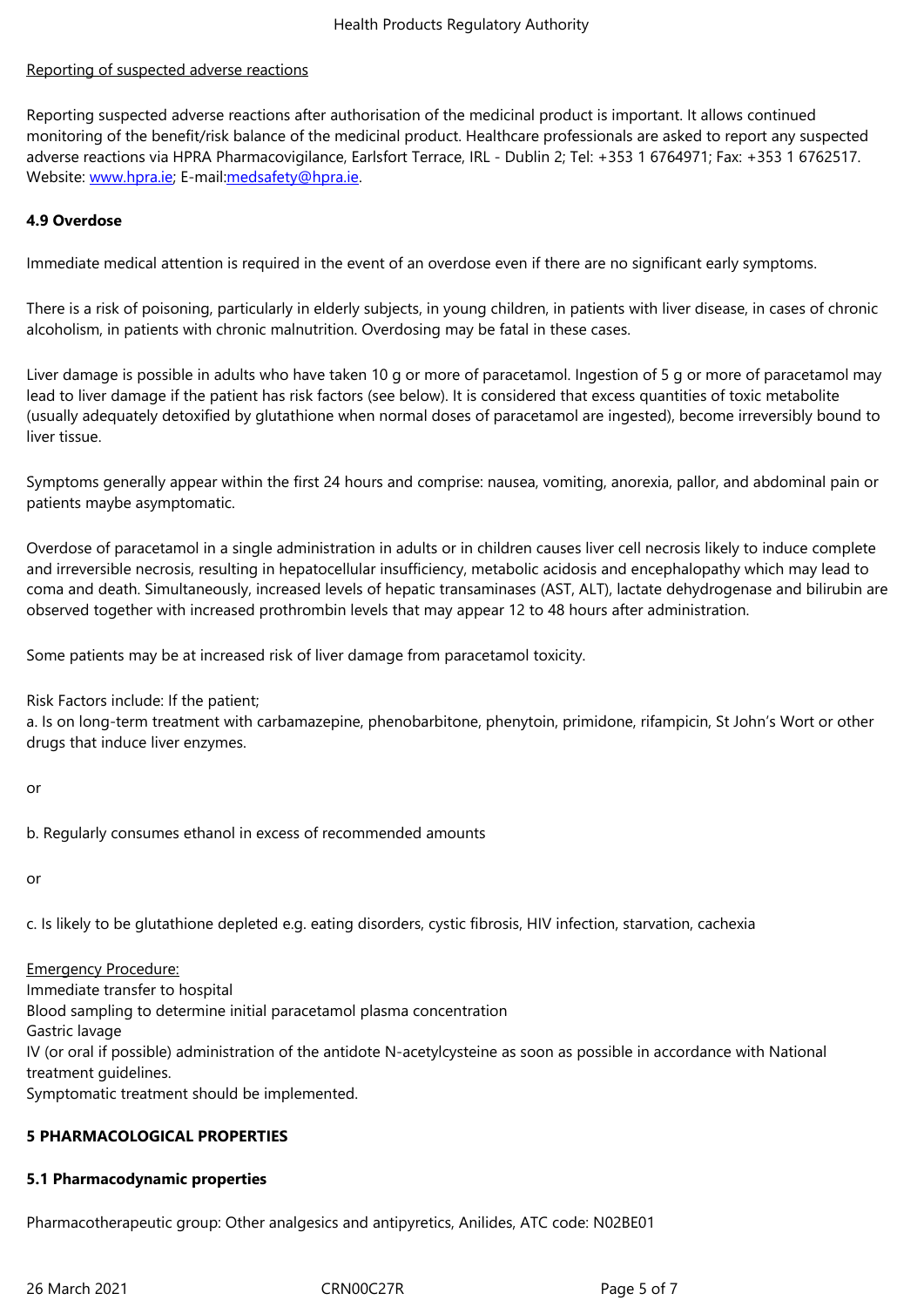#### Health Products Regulatory Authority

Paracetamol is an antipyretic and analgesic. Paracetamol produces antipyresis through action on the hypothalamic heat-regulation centre and analgesia by elevation of the pain threshold. Paracetamol has analgesic and antipyretic actions similar to acetylsalicylic acid, but it has no useful anti-inflammatory properties.

Paracetamol produces its analgesic effect from the inhibition of prostaglandin synthesis. Prostaglandins appear sensitise pain receptors to mechanical stimulation or to other chemical mediators. Paracetamol lowers body temperature in patients with fever but rarely lowers normal body temperature. This again is due to the inhibition of synthesis and release of prostaglandins. The drug also acts on the hypothalamus to produce antipyresis; heat dissipation is increased as a result of vasodilation and increased peripheral blood flow.

Paracetamol is generally well tolerated by patients hypersensitive to acetylsalicylic acid.

## **5.2 Pharmacokinetic properties**

## Absorption

Paracetamol is rapidly and almost completely absorbed from the alimentary tract. Peak plasma concentrations occur after 30 minutes to 2 hours following oral dosing.

## Distribution

The volume of distribution of paracetamol is approximately 1 L/Kg body weight. Plasma protein binding is negligible at usual therapeutic concentrations, although this is dose dependant.

#### Metabolism

Paracetamol is metabolised in the liver and excreted in the urine mainly as glucoronide and sulphate conjugates with about 10% as glutathione conjugates.

## **Elimination**

Less than 5% is excreted as unchanged paracetamol. The elimination half-life varies from about 1-4 hours.

## **5.3 Preclinical safety data**

In animal experiments regarding acute, subchronic and chronic toxicity of paracetamol in rats and mice, gastro-intestinal lesions, blood count changes, degeneration of liver and renal parenchyma, even necroses were observed. The causes for these changes were attributed to the mechanism of action on the one hand and on the other to the metabolism of paracetamol. Extensive investigations showed no evidence of a relevant genotoxic risk of paracetamol at therapeutic, i.e. non-toxic, doses. Long-term studies in rats and mice yielded no evidence on relevant tumorigenic effects at non-hepatotoxic dosages of paracetamol.

Paracetamol passes through the placenta.

Conventional studies using the currently accepted standards for the evaluation of toxicity to reproduction and development are not available.

#### **6 PHARMACEUTICAL PARTICULARS**

#### **6.1 List of excipients**

*Tablet core:* Starch, pregelatinised Maize starch Povidone K-30 Stearic acid **Talc** 

26 March 2021 CRN00C27R Page 6 of 7 *Film-coating:* Opadry White (Y‑1‑7000) includes: Titanium dioxide (E171) Macrogol 400 Hypromellose 5cP